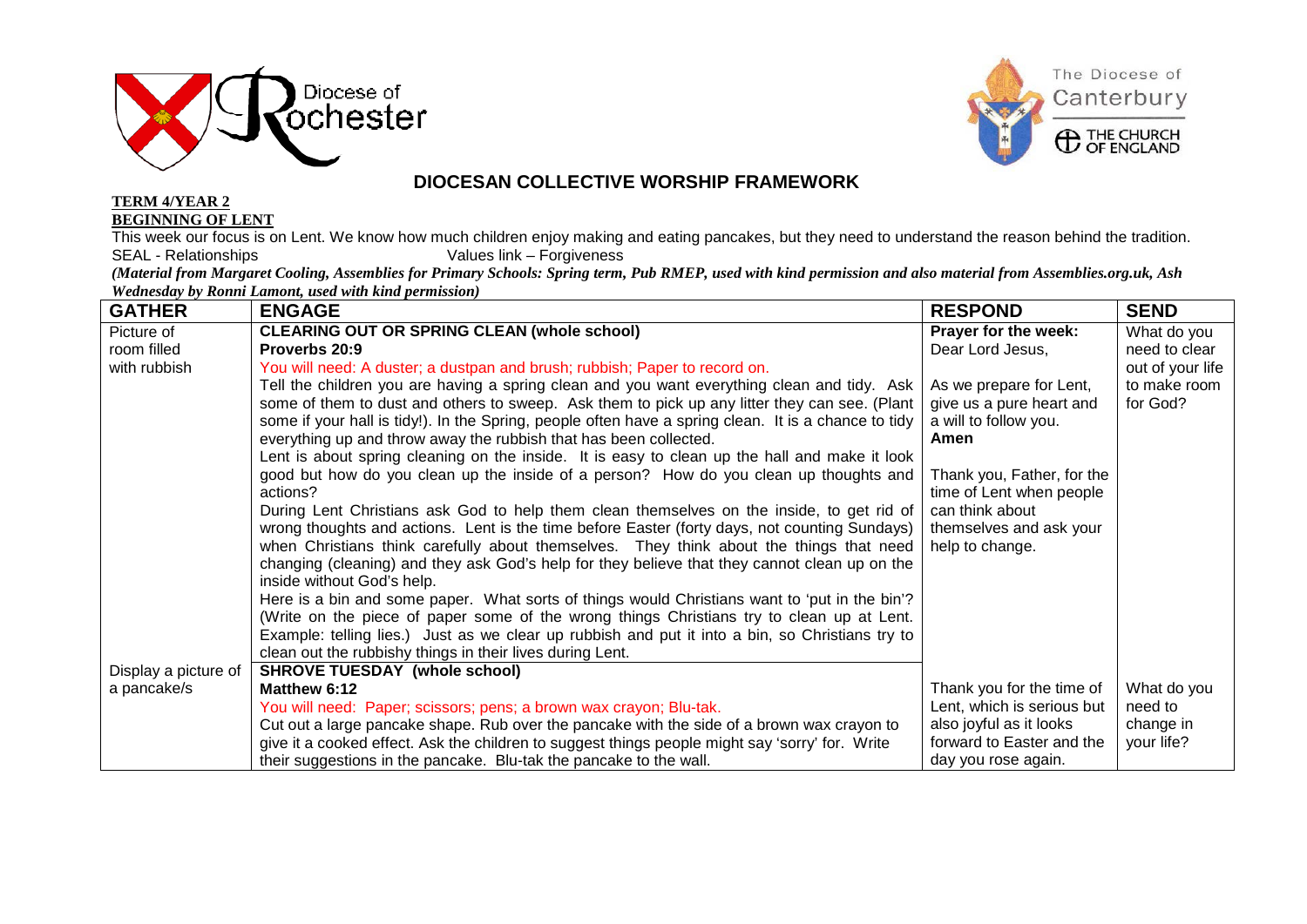



## **DIOCESAN COLLECTIVE WORSHIP FRAMEWORK**

|                  | Shrove Tuesday is the day before Lent starts. In this country we eat pancakes the day before<br>Lent. In some other countries, people have a big celebration on this day.<br>The word 'shrove' comes from the word 'shriven' which means 'to be forgiven'. On Shrove |                              |                |
|------------------|----------------------------------------------------------------------------------------------------------------------------------------------------------------------------------------------------------------------------------------------------------------------|------------------------------|----------------|
|                  | Tuesday, people went to church and admitted what they had done wrong, the things they were                                                                                                                                                                           |                              |                |
|                  | sorry for, and asked God to forgive them. Shrove Tuesday could be called 'Sorry Tuesday' or                                                                                                                                                                          |                              |                |
|                  | 'Forgiveness Tuesday'. Lent is a time when Christians think about Easter and they also think                                                                                                                                                                         |                              |                |
|                  | about themselves and the things which need changing. Just before Lent, people used to eat                                                                                                                                                                            |                              |                |
|                  | pancakes to use up all their rich food because during Lent rich food and celebrations were not                                                                                                                                                                       |                              |                |
|                  | allowed. Today, many Christians still give up something, such as chocolate, for Lent and                                                                                                                                                                             |                              |                |
|                  | donate the money they would have spent on it to charity.                                                                                                                                                                                                             |                              |                |
|                  | Saying sorry is not easy. It is hard to admit you were in the wrong. However, saying that you                                                                                                                                                                        |                              |                |
|                  | were wrong yesterday shows that you are a wiser person today.                                                                                                                                                                                                        |                              |                |
| Display an image | <b>ASH WEDNESDAY (whole school)</b>                                                                                                                                                                                                                                  | In a few moments of          | What things    |
| for Ash          | <b>Psalm 51:10</b>                                                                                                                                                                                                                                                   | silence, ask the children    | are you going  |
| Wednesday.       | You will need:                                                                                                                                                                                                                                                       | to think about things they   | to do today to |
|                  | *Ash – any sort of finely powdered ash. Strictly speaking this should be from the Palm crosses                                                                                                                                                                       | do that they know are        | help           |
|                  | from the previous year. A local church may let you have some, or contact a specialist religious                                                                                                                                                                      | wrong. Ask all the           | somebody?      |
|                  | supplier. Otherwise, you could make ash in a controlled fire - say a waste bin, outside. Use                                                                                                                                                                         | children to say 'I'm sorry'  | Choose         |
|                  | old paper and then pulverize the ashes. Then make a paste from the ash (using olive oil, not                                                                                                                                                                         | out loud, together, after    | something      |
|                  | water). It can be very runny, like powder paint. You need only a very small amount.                                                                                                                                                                                  | an appropriate thought       | that is        |
|                  | *A palm cross - again, perhaps ask your local church                                                                                                                                                                                                                 | from you:                    | achievable.    |
|                  | *A bag of sugar and a lemon.                                                                                                                                                                                                                                         |                              |                |
|                  | Place your resources on a table where the children can see them.                                                                                                                                                                                                     | For all the things that I do |                |
|                  | Produce the sugar and lemon and ask which favourite food these traditionally go on -                                                                                                                                                                                 | that I know I shouldn't,     |                |
|                  | pancakes. When do we eat pancakes? Shrove Tuesday. Why is it called Shrove Tuesday?                                                                                                                                                                                  | I'm sorry.                   |                |
|                  | Because people used to go to church on that day to be 'shriven'. This old word means that                                                                                                                                                                            |                              |                |
|                  | everyone had to confess all the things that they knew they had done wrong. The priest then                                                                                                                                                                           | Song/Music:                  |                |
|                  | blessed them, they went home, and made pancakes to use up the eggs in the house, ready for                                                                                                                                                                           | 'Go tell it on the mountain' |                |
|                  | Ash Wednesday, the day after Shrove Tuesday. Ask if anyone knows why it's called that.<br>Produce the ash, and explain that Ash Wednesday is the first day of Lent - six weeks of                                                                                    | (Come and Praise, 24)        |                |
|                  | preparing for Easter. Lent is a fast - a time of eating less well, and praying more. It's also a time                                                                                                                                                                |                              |                |
|                  | of thinking about all the things that human beings get wrong. People still go to church on Ash                                                                                                                                                                       |                              |                |
|                  | Wednesday to be 'ashed'. Explain that this is an ancient custom, a way of 'acting out'                                                                                                                                                                               |                              |                |
|                  |                                                                                                                                                                                                                                                                      |                              |                |